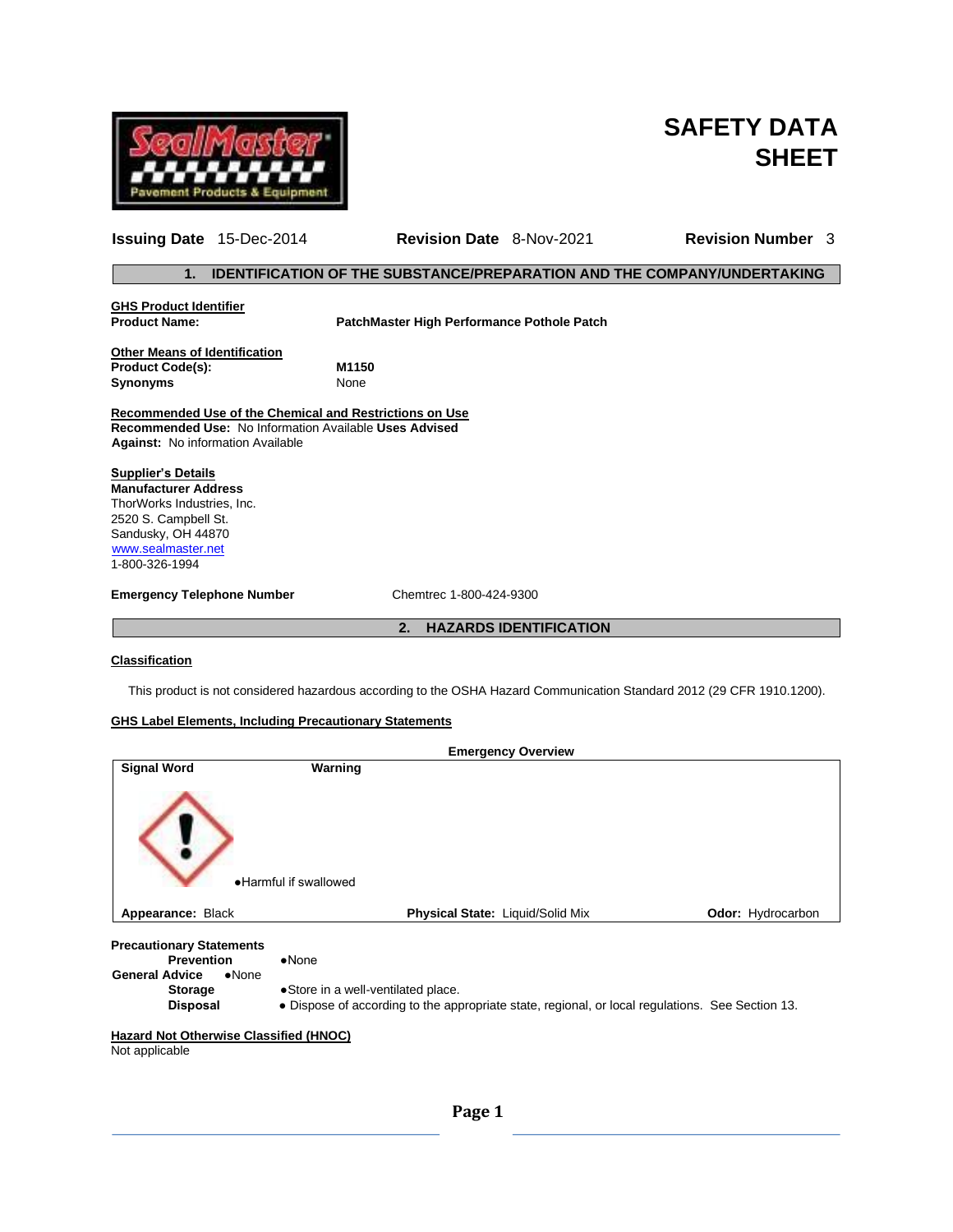# **3. COMPOSITION/INFORMATION ON INGREDIENTS**

| <b>Chemical Name</b> | <b>CAS Number</b> | Weight % | <b>Trade Secret</b> |
|----------------------|-------------------|----------|---------------------|
| Limestone            | 1317-65-3         | 80-98    |                     |
| Asphalt              | 8052-42-4         | $2 - 10$ |                     |
| Fuels, Diesel, No. 2 | 68476-34-6        | ╰        |                     |
| Additives            | N/A               | ט>       |                     |

*\*The exact percentage of composition has been withheld as a trade secret.* 

#### **4. FIRST AID MEASURES**

#### **Description of Necessary First-Aid Measures**

| <b>Eye Contact</b>  | Rinse thoroughly with plenty of water, also under the eyelids. If symptoms persist, call a     |
|---------------------|------------------------------------------------------------------------------------------------|
|                     | physician.                                                                                     |
| <b>Skin Contact</b> | Wash off immediately with soap and plenty of water. In the case of skin irritation or allergic |
|                     | reactions, see a physician.                                                                    |
| <b>Inhalation</b>   | Move to fresh air. If symptoms persist, call a physician.                                      |
| Ingestion           | Drink plenty of water. Do NOT induce vomiting. Never give anything by mouth to an              |
|                     | unconscious person. Consult a physician if necessary.                                          |

# **Most Important Symptoms/Effects, Acute and Delayed**

#### **Most Important Symptoms/Effects** No information available

# **Indication of Immediate Medical Attention and Special Treatment Needed, If Necessary**

**Notes to Physician** Treat Symptomatically. May cause sensitization by skin contact.

# **5. FIRE-FIGHTING MEASURES**

# **Suitable Extinguishing Media**

Carbon Dioxide (CO<sub>2</sub>). Dry Chemical. Foam. Water Fog.

 **Unsuitable Extinguishing Media** CAUTION: Use of water spray when fighting fire may scatter and spread fire.

#### **Specific Hazards Arising from the Chemical**

Fire may produce corrosive, irritating and/or toxic gases.

| <b>Explosion Data</b>                   |      |
|-----------------------------------------|------|
| <b>Sensitivity to Mechanical Impact</b> | None |
| <b>Sensitivity to Static Discharge</b>  | None |

#### **Protective Equipment and Precautions for Firefighters**

As in any fire, wear self-contained breathing apparatus pressure- demand MSHA/NIOSH (approved or equivalent) and full protective gear.

#### **6. ACCIDENTAL RELEASE MEASURES**

| <b>Personal Precautions, Protective Equipment, and Emergency Procedures</b> |                                                                                                                |  |
|-----------------------------------------------------------------------------|----------------------------------------------------------------------------------------------------------------|--|
| <b>Personal Precautions:</b>                                                | Ensure adequate ventilation. Avoid contact with skin, eyes and clothing. Use personal<br>protective equipment. |  |
| <b>Environmental Precautions</b><br><b>Environmental Precautions:</b>       | See Section 12 for additional Ecological Information                                                           |  |
| Methods and Materials for Containment and Cleaning Up                       |                                                                                                                |  |
| <b>Methods for Containment:</b>                                             | Prevent further spillage if safe to do so.                                                                     |  |

**Methods for Cleaning Up:** Collect spillage. Pick up and transfer to properly labeled containers. Clean contaminated surface thoroughly. Do not contaminate water.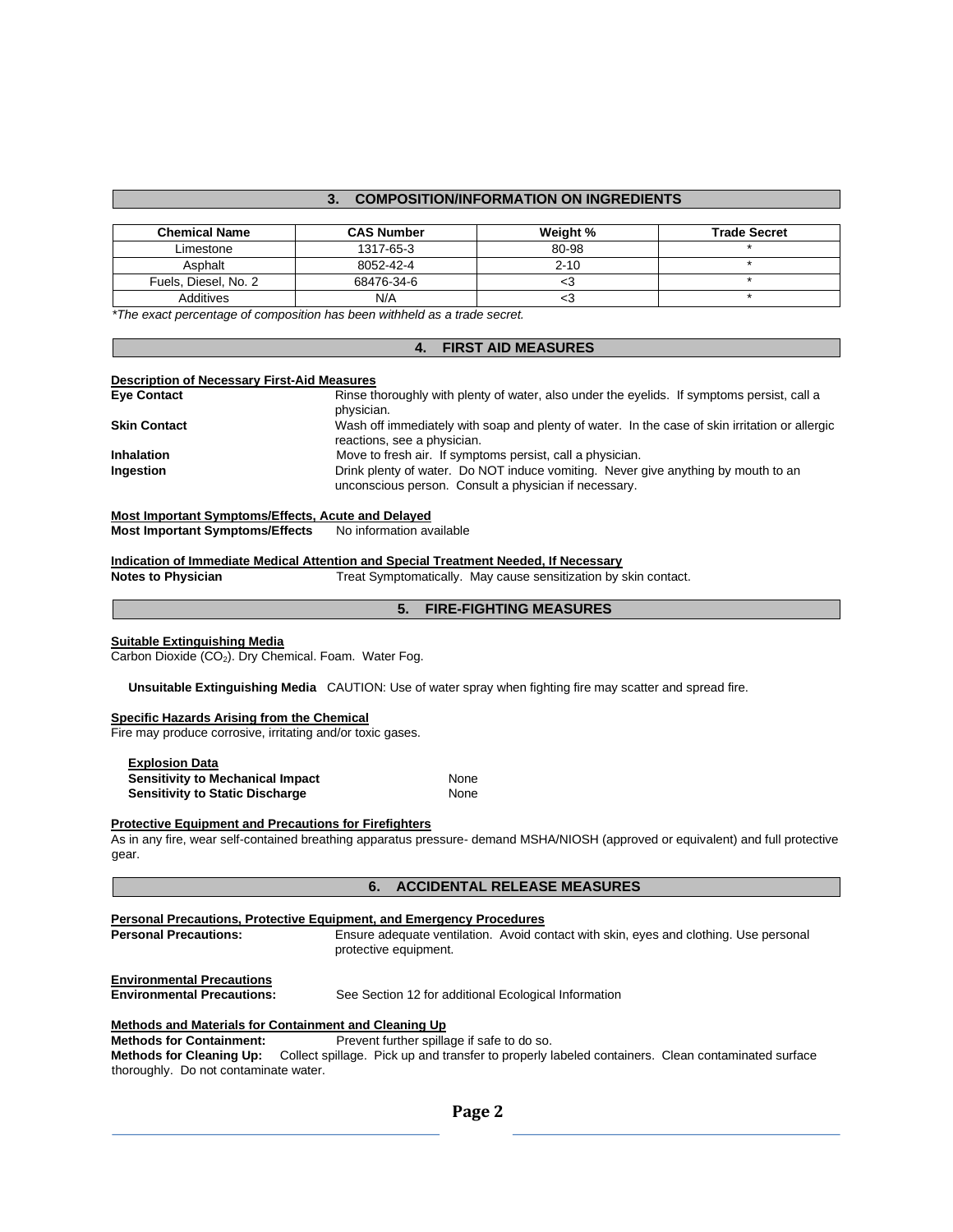# **7. HANDLING AND STORAGE**

# **Precautions for Safe Handling**

Handle in accordance with good industrial hygiene and safety practice. Avoid contact with skin, eyes, and clothing. Wear personal protective equipment. Avoid breathing vapors or mists. Do not eat, drink, or smoke when using this product. Wash thoroughly after handling. Do not heat above 120º F when using.

|                  | <b>Conditions for Safe Storage, Including Any Incompatibilities</b> |                                                                                            |
|------------------|---------------------------------------------------------------------|--------------------------------------------------------------------------------------------|
| Storage:         |                                                                     | Keep container tightly closed. Store away from incompatible materials. <b>Incompatible</b> |
| <b>Products:</b> | Strong oxidizing agents. Acids.                                     |                                                                                            |
|                  |                                                                     | <b>EXPOSURE CONTROLS / PERSONAL PROTECTION</b>                                             |

# **Control Parameters**

| <b>Exposure Guidelines</b>  |                                    |                 |                                      |  |
|-----------------------------|------------------------------------|-----------------|--------------------------------------|--|
| <b>Chemical Name</b>        | <b>ACGIH TLV</b>                   | <b>OSHA PEL</b> | <b>NIOSH IDLH</b>                    |  |
| Asphalt 8052-42-            | TWA: 0.5 mg/m <sup>3</sup> benzene |                 | Ceiling: 5 mg/m <sup>3</sup> fume 15 |  |
|                             | soluble aerosol fume,              |                 | min.                                 |  |
|                             | inhalable fraction                 |                 |                                      |  |
| Fuels, Diesel, No. 2 68476- | TWA: $100 \text{ mg/m}^3$          |                 |                                      |  |
| 34-6                        | Inhalable fraction and vapor       |                 |                                      |  |

#### **Appropriate Engineering Controls**

**Engineering Measures:** Showers Eyewash Stations Ventilation Systems

| Individual Protection Measures, such as Personal Protective Equipment Eye/Face |                                                                                                                                                                                               |  |
|--------------------------------------------------------------------------------|-----------------------------------------------------------------------------------------------------------------------------------------------------------------------------------------------|--|
| <b>Protection:</b>                                                             | Safety glasses with side shields.                                                                                                                                                             |  |
| <b>Skin and Body Protection:</b>                                               | Impervious gloves.                                                                                                                                                                            |  |
| <b>Respiratory Protection:</b>                                                 | No protective equipment is needed under normal use conditions. If exposure limits are<br>exceeded or irritation is experienced, NIOSH/MSHA approved respiratory protection should<br>be worn. |  |
| <b>Hygiene Measures:</b>                                                       | Handle in accordance with good industrial hygiene and safety practice. Do not smoke.                                                                                                          |  |

### **9. PHYSICAL AND CHEMICAL PROPERTIES**

#### **Information on Basic Physical and Chemical Properties**

| <b>Physical State:</b><br>Odor:    | Liquid/Solid Mix<br>Hydrocarbon                          |                   | Appearance: | Black<br><b>Odor Threshold:</b> No Information Available |
|------------------------------------|----------------------------------------------------------|-------------------|-------------|----------------------------------------------------------|
| <b>Property</b>                    |                                                          | <b>Values</b>     |             | <b>Remarks/Method</b>                                    |
| рH                                 |                                                          | No data available | None known  |                                                          |
| <b>Melting Point/Range</b>         |                                                          | No data available | None known  |                                                          |
| <b>Boiling Point/Boiling Range</b> |                                                          | $200^\circ$ C     | None known  |                                                          |
| <b>Flash Point</b>                 |                                                          | $>200^\circ$ F    |             | Cleveland Open Cup                                       |
| <b>Evaporation Rate</b>            |                                                          | No data available | None known  |                                                          |
| Flammability (solid, gas)          |                                                          | No data available | None known  |                                                          |
| <b>Flammability Limits in Air</b>  |                                                          |                   |             |                                                          |
| <b>Upper flammability limit</b>    |                                                          | No data available |             |                                                          |
| Lower flammability limit           |                                                          | No data available |             |                                                          |
| <b>Vapor Pressure</b>              |                                                          | No data available | None known  |                                                          |
| <b>Vapor Density</b>               |                                                          | No data available | None known  |                                                          |
| <b>Specific Density</b>            |                                                          | 2.433             |             |                                                          |
| <b>Solubility</b>                  |                                                          | No data available | None known  |                                                          |
|                                    | Partition coefficient: n-octanol/water No data available |                   | None known  |                                                          |
| <b>Autoignition Temperature</b>    |                                                          | No data available | None known  |                                                          |
| <b>Decomposition Temperature</b>   |                                                          | No data available | None known  |                                                          |
| <b>Viscosity</b>                   |                                                          | No data available | None known  |                                                          |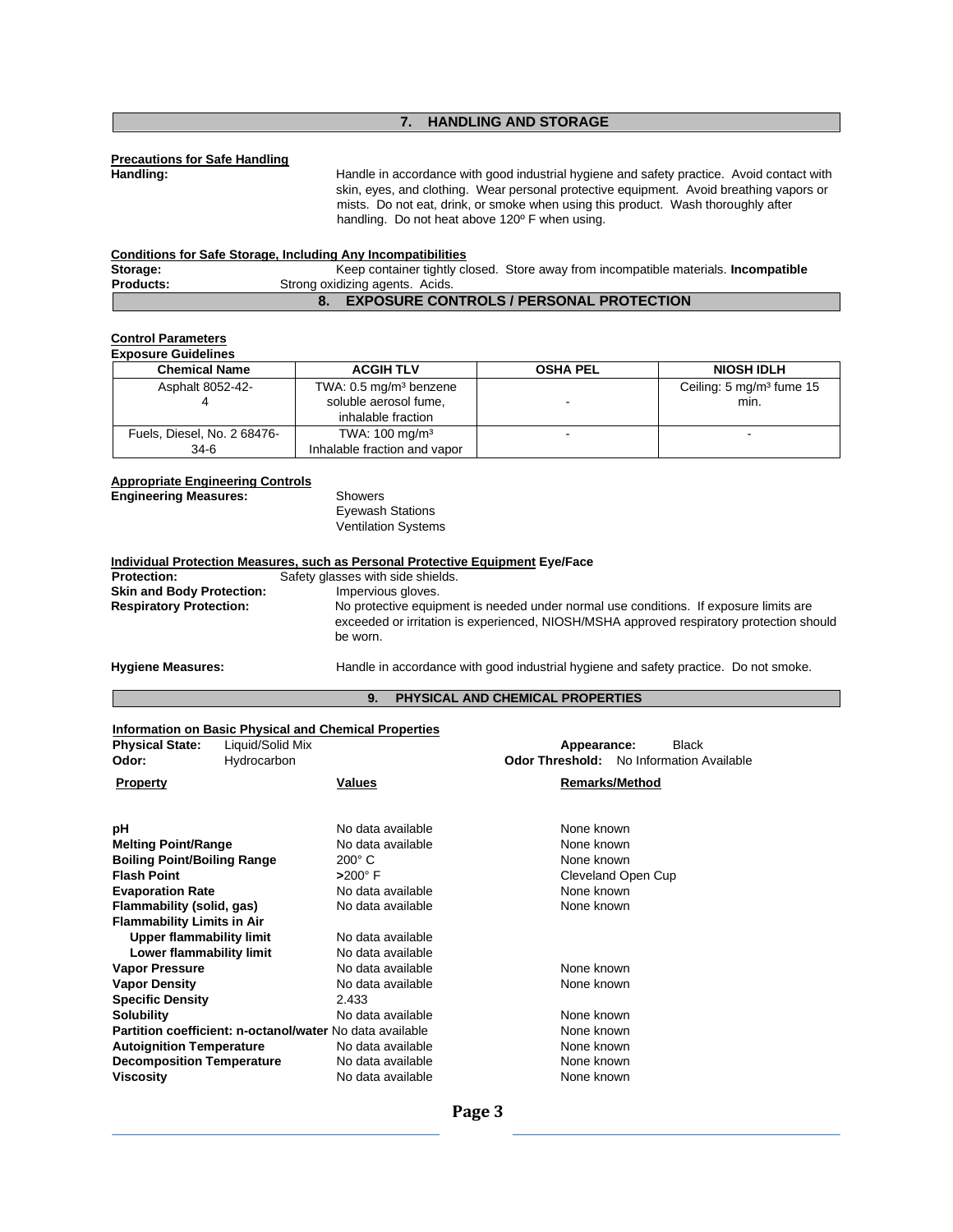**Flammable Class** IIIB

Less than 100 g/l

**Explosive Properties No data available Oxidizing Properties No data available**<br>**VOC Content No DES** Less than 100 g/l

#### **10. STABILITY AND REACTIVITY**

| <b>Reactivity:</b>                                                       | No data available                                                                                                             |
|--------------------------------------------------------------------------|-------------------------------------------------------------------------------------------------------------------------------|
| <b>Chemical Stability:</b>                                               | Stable under recommended storage conditions.                                                                                  |
| <b>Possibility of Hazardous Reactions: None under normal processing.</b> |                                                                                                                               |
| <b>Hazardous Polymerization:</b>                                         | Hazardous polymerization does not occur.                                                                                      |
| <b>Conditions to Avoid:</b>                                              | Heat, Sparks, Flame. Avoid high temperatures.                                                                                 |
| <b>Incompatible Materials:</b>                                           | Strong oxidizing agents. Acids.                                                                                               |
|                                                                          | Hazardous Decomposition Products: Carbon Monoxide (CO), Carbon Dioxide (CO <sup>2</sup> ), Hydrogen Sulfide, Nitrogen Dioxide |

# **11. TOXICOLOGICAL INFORMATION**

### **Information on Likely Routes of Exposure**

| <b>Product Information</b> |                                                                       |
|----------------------------|-----------------------------------------------------------------------|
| Inhalation:                | Inhalation of fumes/vapors may cause irritation of respiratory tract. |
| Eye Contact:               | Contact with eyes may cause irritation.                               |
| <b>Skin Contact:</b>       | May cause irritation.                                                 |
| Ingestion:                 | Ingestion may cause stomach discomfort.                               |
|                            |                                                                       |

| <b>Chemical Name</b> | .D50 Oral                | ∟D50 Dermal                  | -D50<br>halation<br>-Inh |
|----------------------|--------------------------|------------------------------|--------------------------|
| Asphalt              | (Rat)<br>5000<br>, ma/ko | $-2000$<br>(Rabbit)<br>ma/ka |                          |

#### **Symptoms Related to the Physical, Chemical, and Toxicological Characteristics**<br>Symptoms: No information available. No information available.

#### **Delayed and Immediate Effects and also Chronic Effects from Short and Long Term Exposure**

| Sensitization:   | No information available. Mutagenic                                                                                                                                                   |
|------------------|---------------------------------------------------------------------------------------------------------------------------------------------------------------------------------------|
| Effects:         | No information available.                                                                                                                                                             |
| Carcinogenicity: | The table below indicates whether each agency has listed any ingredient as a carcinogen.<br>The IARC, NTP, and OSHA do not list asphalt as a carcinogen. In general, the oxidation of |
|                  | polycyclic aromatic hydrocarbons destroys their carcinogenic potential. Petroleum asphalt,                                                                                            |

shale oil asphalts, and coal tars show distinct variation in their relative carcinogenicity for experimental animals.

| <b>Chemical Name</b> | ACGIH | <b>IARC</b> | <b>NTP</b>  | <b>OSHA</b> |
|----------------------|-------|-------------|-------------|-------------|
| Asphalt              | AЗ    | Group 2B    | Reasonably  |             |
|                      |       |             | Anticipated |             |
| Fuels, Diesel, No. 2 |       | Group 3     |             |             |

**ACGIH: (American Conference of Governmental Industrial Hygienists)** 

A3 – Animal Carcinogen

**IRAC: (International Agency for Research on Cancer)** 

Group 2B – Possibly Carcinogenic to Humans

Group 3 – Not Classifiable as to Carcinogenicity to Humans

**NTP: (National Toxicity Program)** 

Reasonably Anticipated – Reasonably Anticipated to be a Human Carcinogen **OSHA:** 

**(Occupational Safety & Health Administration)** 

X – Present

| <b>Reproductive Toxicity:</b>    | No information available. |
|----------------------------------|---------------------------|
| <b>STOT - Single Exposure:</b>   | No information available. |
| <b>STOT - Repeated Exposure:</b> | No information available. |
| <b>Aspiration Hazard:</b>        | No information available  |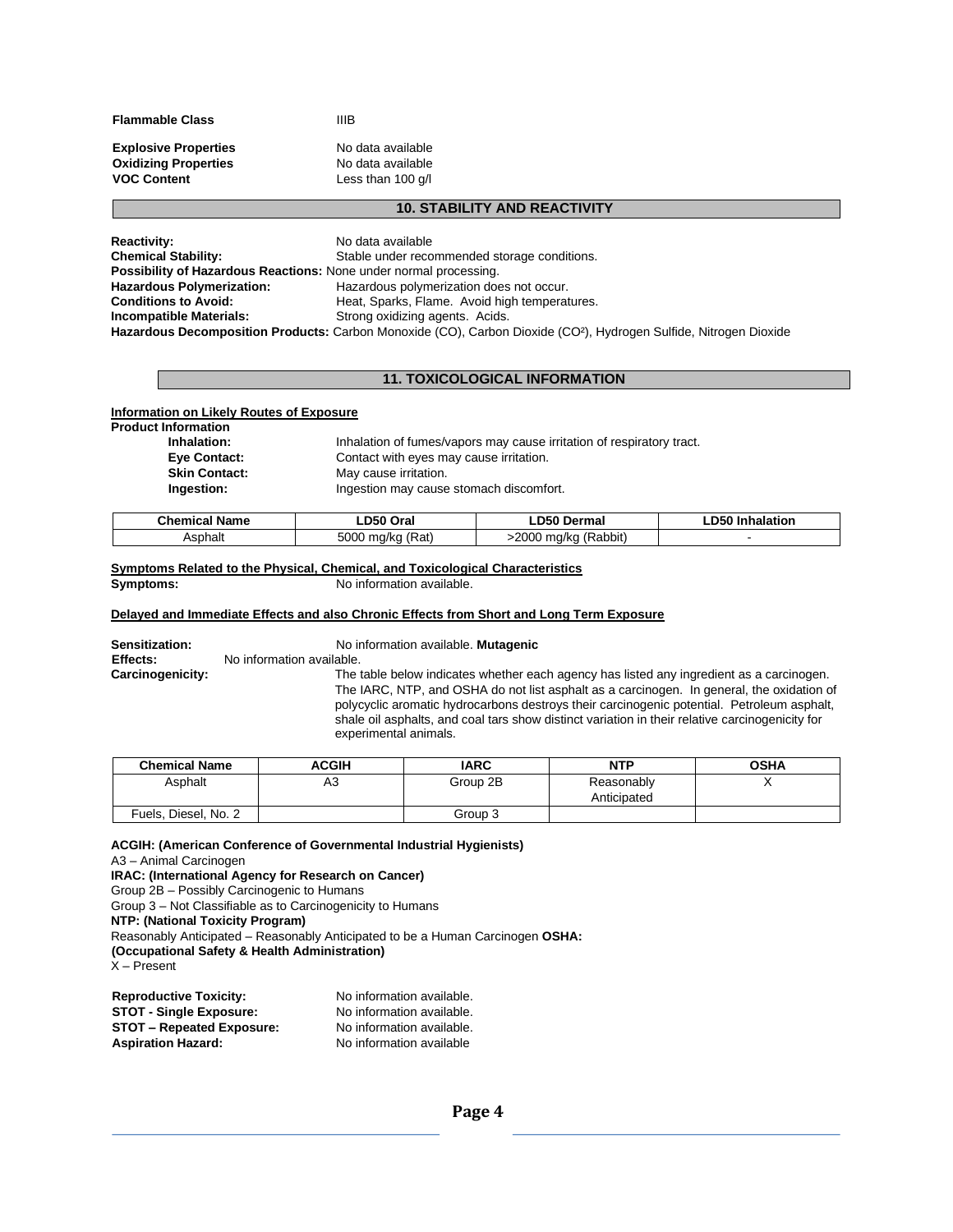# **12. ECOLOGICAL INFORMATION**

# **Ecotoxicity**

This product has no know eco-toxicological effects.

Persistence and Degradability: No information available.

#### **Bioaccumulation**

| <b>Chemical Name</b><br>Asphalt |                                                                                                                                                                                                                                                                                                                                                                                                                                                                                                                                | <b>Log Pow</b>                        |  |
|---------------------------------|--------------------------------------------------------------------------------------------------------------------------------------------------------------------------------------------------------------------------------------------------------------------------------------------------------------------------------------------------------------------------------------------------------------------------------------------------------------------------------------------------------------------------------|---------------------------------------|--|
|                                 |                                                                                                                                                                                                                                                                                                                                                                                                                                                                                                                                | 6.006                                 |  |
| <b>Other Adverse Effects:</b>   | No information available.                                                                                                                                                                                                                                                                                                                                                                                                                                                                                                      |                                       |  |
|                                 |                                                                                                                                                                                                                                                                                                                                                                                                                                                                                                                                | <b>13. DISPOSAL CONSIDERATIONS</b>    |  |
| <b>Waste Disposal Methods:</b>  | This material, as supplied, is not a hazardous waste according to Federal regulations (40<br>CFR 261). This material could become a hazardous waste if it is mixed with or otherwise<br>comes in contact with a hazardous waste, if chemical additions are made to this material,<br>or if the material is processed or otherwise altered. Consult 40 CFR 261 to determine<br>whether the altered material is a hazardous waste. Consult the appropriate state, regional,<br>or local regulations for additional requirements. |                                       |  |
| <b>Contaminated Packaging:</b>  | Do not re-use empty containers.                                                                                                                                                                                                                                                                                                                                                                                                                                                                                                | <b>14. TRANSPORTATION INFORMATION</b> |  |
| DOT:                            | Not regulated                                                                                                                                                                                                                                                                                                                                                                                                                                                                                                                  |                                       |  |

# **15. REGULATORY INFORMATION**

# **International Inventories TSCA**

**–** Complies **DSL/NDSL –** Complies

#### **Legend**

**TSCA –** United States Toxic Substances Control Act Section 8(b) Inventory **DSL/NDSL –** Canadian Domestic Substances List/Non-Domestic Substances List

#### **U.S. Federal Regulations**

Section 313 of Title III of the Superfund Amendments and Reauthorization Act of 1986 (SARA). This product does not contain chemicals which are subject to the reporting requirements of the Act and Title 40 of the Code of Federal Regulations, Part 372:

#### **SARA 311/312 Hazard Categories**

| <b>Acute Health Hazard</b>        |               | N٥ |
|-----------------------------------|---------------|----|
| <b>Chronic Health Hazard</b>      |               | No |
| <b>Fire Hazard</b>                |               | N٥ |
| Sudden Release of Pressure Hazard |               | N٥ |
| <b>Reactive Hazard</b>            |               | Nο |
| Safe Drinking Water Act (SDWA)    | Not Regulated |    |
| <b>CERCLA</b>                     |               |    |

This material, as supplied, does not contain any substances regulated as hazardous substances under the Comprehensive Environmental Response Compensation and Liability Act (CERCLA) (40 CFR 302) or the Superfund Amendments and Reauthorization Act (SARA) (40 CFR 355). There may be specific requirements at the local, regional, or state level pertaining to releases of this material.